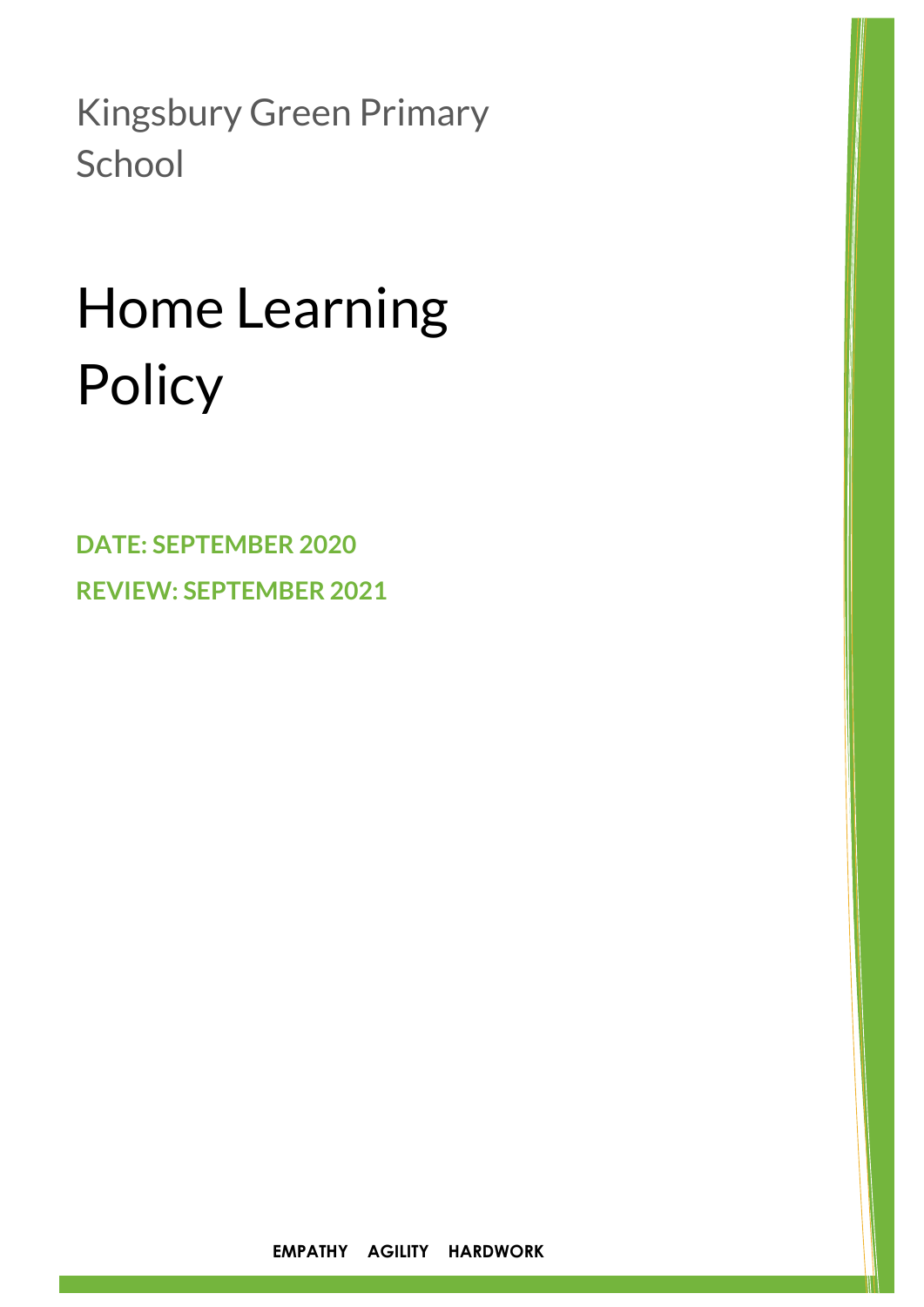## **Home Learning Policy**

### **July 2020**

# **Rationale**

Home learning is one of the ways in which we work in partnership with our families to help develop children's dispositions and attitudes as life-long learners.

Our policy draws on the science of how children learn; research shows that regular practice enables children to commit learning to long term memory and make knowledge 'stick'. This is important in helping children to achieve mastery. The main focus of our home learning therefore, is the regular rehearsal of key skills and facts.



Our policy also builds on the experiences of our teachers and children during school closure due to Coronavirus and draws upon important feedback from our Parent Survey, July 2020. We accept that weekday evenings and weekends can be busy for families. We also believe that homework should be enjoyable and manageable for all concerned and that if it becomes a burden or a source of conflict it ceases to be a constructive aspect of teaching and learning. Therefore, we do not specify amounts of times or days that must be spent on a task. Instead, we prefer individual children and families to set their own routine; children may wish to practise their facts every evening or complete these on a weekend. As children progress through the school, they are expected to spend longer developing their study skills and work with greater independence. There is, however, one exception to this flexible approach – reading! We are a school that reads; we know how vital reading is both for pleasure, for academic success and as a life skill. In the early stages of schooling, children learn to read and once they become fluent, they read to learn. With this in mind, **we expect every child in every year group to engage with reading every day.**

### **Aims**

- Ensure a consistent approach
- Ensure progression
- Ensure the needs of the individual are taken into account
- Develop positive partnerships between pupils, parents and school
- Develop skills of independence, perseverance and promote curiosity

# **Expectations**

- Home learning is set every Thursday. Children have a week to complete their assignments and they return completed work the following Thursday.
- Home Learning consists of
	- daily reading
	- a Knowledge Organiser which sets out the key facts children are expected to learn in History/Geography/Science - a Home Learning sheet which sets out the key areas of practice for Reading, Spelling, Maths and the Wider Curriculum. Children are encouraged to access their Accelerated Reader and myOn accounts, and their Oxford Owl and Times Table Rock Star logins to support their practice. The *Why Don't You?* section on the sheet also provides opportunities for children to explore and develop their thinking further. Children in our EYFS and Year 1 are encouraged to participate in more practical activities at home whilst older children in Years 2-6 are also set online assignments using Microsoft Teams. At times, teachers may need to adapt learning depending on the age, stage and needs of the child and what is being studied in class; pupils in Year 5 & 6 may also be given additional tasks to consolidate learning.
- Parents are expected to support and encourage their children with home learning.
- Children record their responses in their Purple Home Learning books. These books should remain at home. Children will also be required to complete some of their assignments online using Microsoft Teams.
- **Every child is expected to read every day. We ask that parents listen to their child read aloud, then sign and date the reading diary.** Children should return their reading book and reading diary to school each day.
- Teachers do not mark home learning. Instead, they assess children's progress on a weekly basis using in-class testing, self or peer marking, and provide feedback via class discussion, transferring knowledge and understanding into class books or displays.
- Where children are not demonstrating effort and hard work nor making the progress expected of them, this is discussed with the parents and the child.